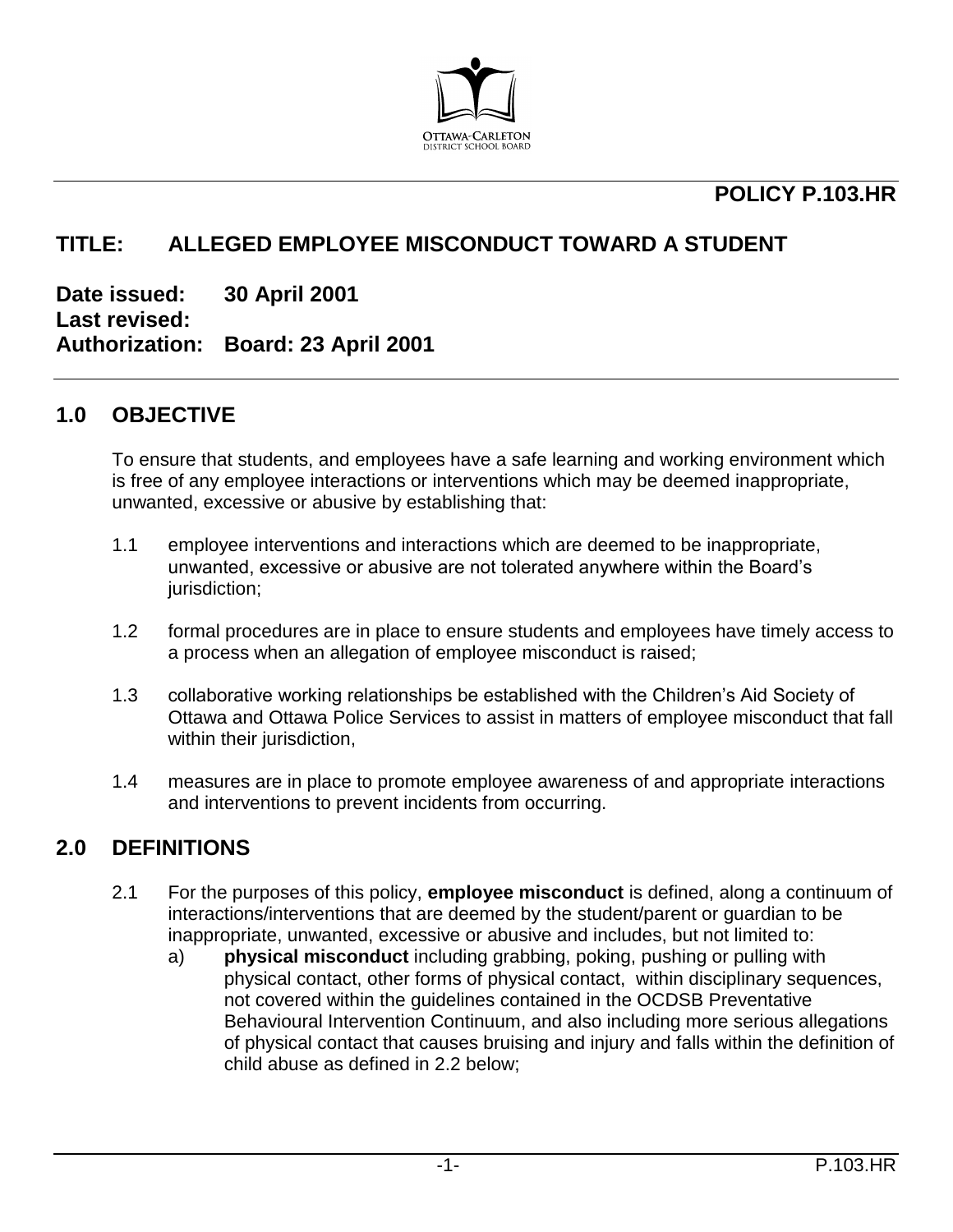- b) **sexual misconduct**, including advances, requests for sexual favours, actual sexual contact, or other conduct of a sexual nature including personally offensive behaviour, comments and/or gestures which might reasonably be expected to cause insecurity, discomfort, offence or humiliation to another person or group and interferes with a student's safe learning environment;
- c) **emotional harm or neglect** based on power and control. Emotional abuse involves an attack on the child's sense of self and usually co-exists with other types of abuse. Insulting, humiliating or rejecting a child or saying a child is "stupid" or "bad", can harm a child's sense of self-worth and confidence. Other forms of emotional abuse include social isolation, intimidation, and exploitation.
- 2.2 For purposes of this policy, **child abuse** means a condition, on the part of a complainant, of physical harm, sexual molestation, exploitation or assault, and/or emotional harm, including but not limited to verbal or psychological abuse which causes emotional harm. These serious forms of abuse are reportable to the Children's Aid Society of Ottawa in compliance with the mandatory reporting requirements as outlined in Board Procedure PR.605.SCO: Reporting Suspected Child Abuse and Neglect - Student Under 16 Years of Age.

# **3.0 POLICY**

- 3.1 The Board recognizes the principle that all students shall be able to learn in a safe environment and acknowledges and accepts that the Board's has responsibility to prevent incidents of inappropriate employee interactions and interventions in dealing with students.
- 3.2 The Board further recognizes that a mechanism must be in place that affords all employees a process that reflects due process, and a full, fair and timely resolution of allegations of misconduct.
- 3.3 It is the commitment of the Board that this Policy applies to all levels of staff employed by the Board.
- 3.4 The Board supports ongoing training for all employees to promote awareness of effective and appropriate interventions with students.
- 3.5 The Director of Education is authorized to issue such procedures as may be necessary to support this policy.
- 3.6 The Director of Education is responsible for ensuring that all students, staff and school councils are aware of:
	- a) the issues addressed by this policy;
	- b) the existence of this policy; and
	- c) the existence of supporting procedures issued under this policy.

## **4.0 REFERENCE DOCUMENTS**